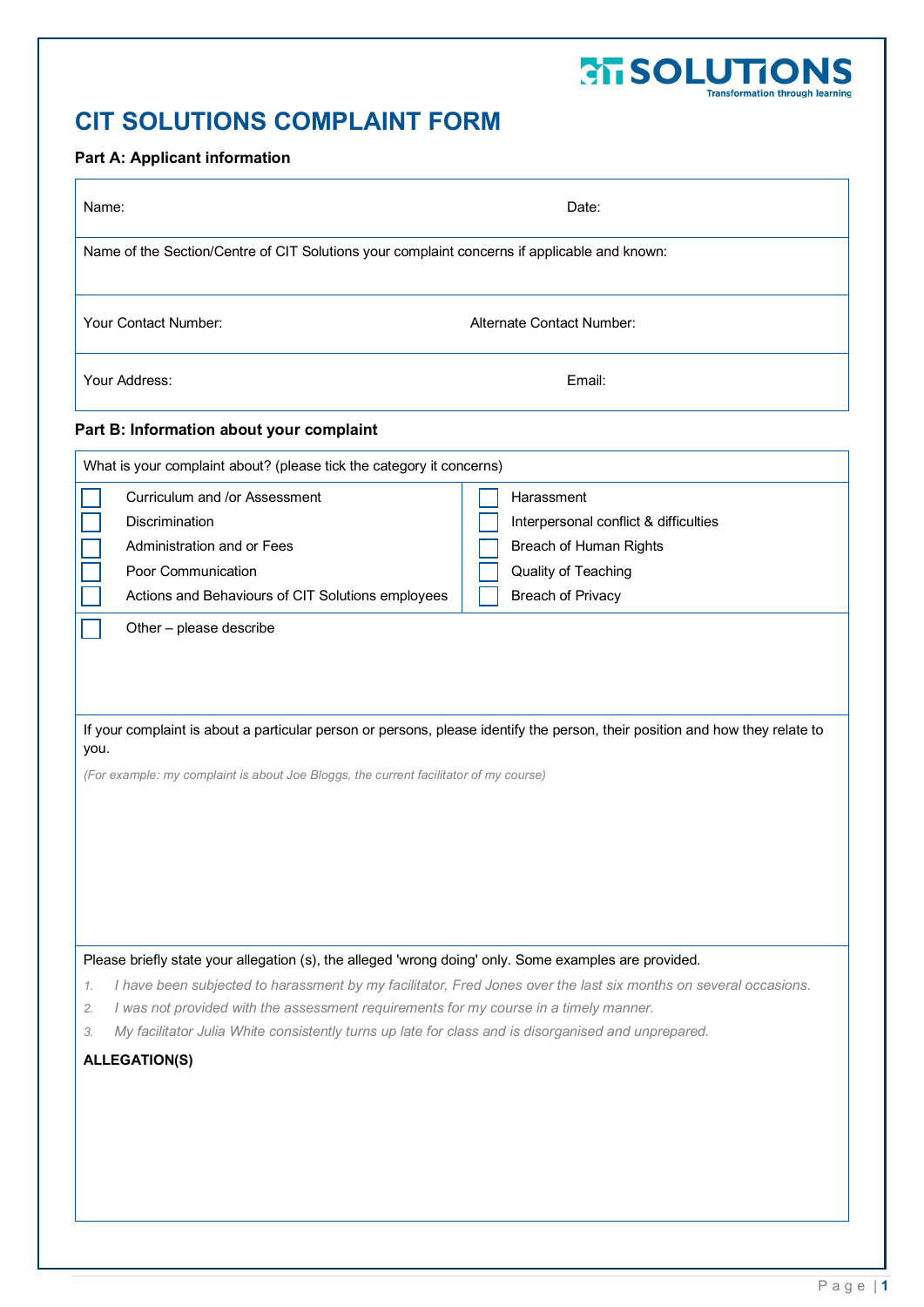| Please provide specific details of the events that occurred, in chronological order, and name the person(s) your complaint<br>concerns. If your complaint relates to a specific incident (or incidents it is useful to provide approximate dates, times and<br>records of what was said (as far as you can recall). And please attach additional information as required. |                                                                                                       |
|---------------------------------------------------------------------------------------------------------------------------------------------------------------------------------------------------------------------------------------------------------------------------------------------------------------------------------------------------------------------------|-------------------------------------------------------------------------------------------------------|
| Date:                                                                                                                                                                                                                                                                                                                                                                     | What happened:                                                                                        |
|                                                                                                                                                                                                                                                                                                                                                                           |                                                                                                       |
|                                                                                                                                                                                                                                                                                                                                                                           |                                                                                                       |
|                                                                                                                                                                                                                                                                                                                                                                           |                                                                                                       |
|                                                                                                                                                                                                                                                                                                                                                                           |                                                                                                       |
|                                                                                                                                                                                                                                                                                                                                                                           |                                                                                                       |
|                                                                                                                                                                                                                                                                                                                                                                           |                                                                                                       |
|                                                                                                                                                                                                                                                                                                                                                                           |                                                                                                       |
|                                                                                                                                                                                                                                                                                                                                                                           |                                                                                                       |
|                                                                                                                                                                                                                                                                                                                                                                           |                                                                                                       |
|                                                                                                                                                                                                                                                                                                                                                                           |                                                                                                       |
|                                                                                                                                                                                                                                                                                                                                                                           |                                                                                                       |
|                                                                                                                                                                                                                                                                                                                                                                           |                                                                                                       |
|                                                                                                                                                                                                                                                                                                                                                                           |                                                                                                       |
|                                                                                                                                                                                                                                                                                                                                                                           |                                                                                                       |
|                                                                                                                                                                                                                                                                                                                                                                           |                                                                                                       |
|                                                                                                                                                                                                                                                                                                                                                                           |                                                                                                       |
|                                                                                                                                                                                                                                                                                                                                                                           |                                                                                                       |
|                                                                                                                                                                                                                                                                                                                                                                           |                                                                                                       |
|                                                                                                                                                                                                                                                                                                                                                                           |                                                                                                       |
|                                                                                                                                                                                                                                                                                                                                                                           |                                                                                                       |
|                                                                                                                                                                                                                                                                                                                                                                           |                                                                                                       |
|                                                                                                                                                                                                                                                                                                                                                                           |                                                                                                       |
|                                                                                                                                                                                                                                                                                                                                                                           |                                                                                                       |
|                                                                                                                                                                                                                                                                                                                                                                           |                                                                                                       |
|                                                                                                                                                                                                                                                                                                                                                                           |                                                                                                       |
|                                                                                                                                                                                                                                                                                                                                                                           |                                                                                                       |
|                                                                                                                                                                                                                                                                                                                                                                           |                                                                                                       |
|                                                                                                                                                                                                                                                                                                                                                                           |                                                                                                       |
|                                                                                                                                                                                                                                                                                                                                                                           | Have there been any witnesses to any of the events? If so, please list their name and contact number: |
| Name:                                                                                                                                                                                                                                                                                                                                                                     | Contact Number:                                                                                       |
| Name:                                                                                                                                                                                                                                                                                                                                                                     | Contact Number:                                                                                       |
| Name:                                                                                                                                                                                                                                                                                                                                                                     | Contact Number:                                                                                       |
| Name:                                                                                                                                                                                                                                                                                                                                                                     | <b>Contact Number:</b>                                                                                |